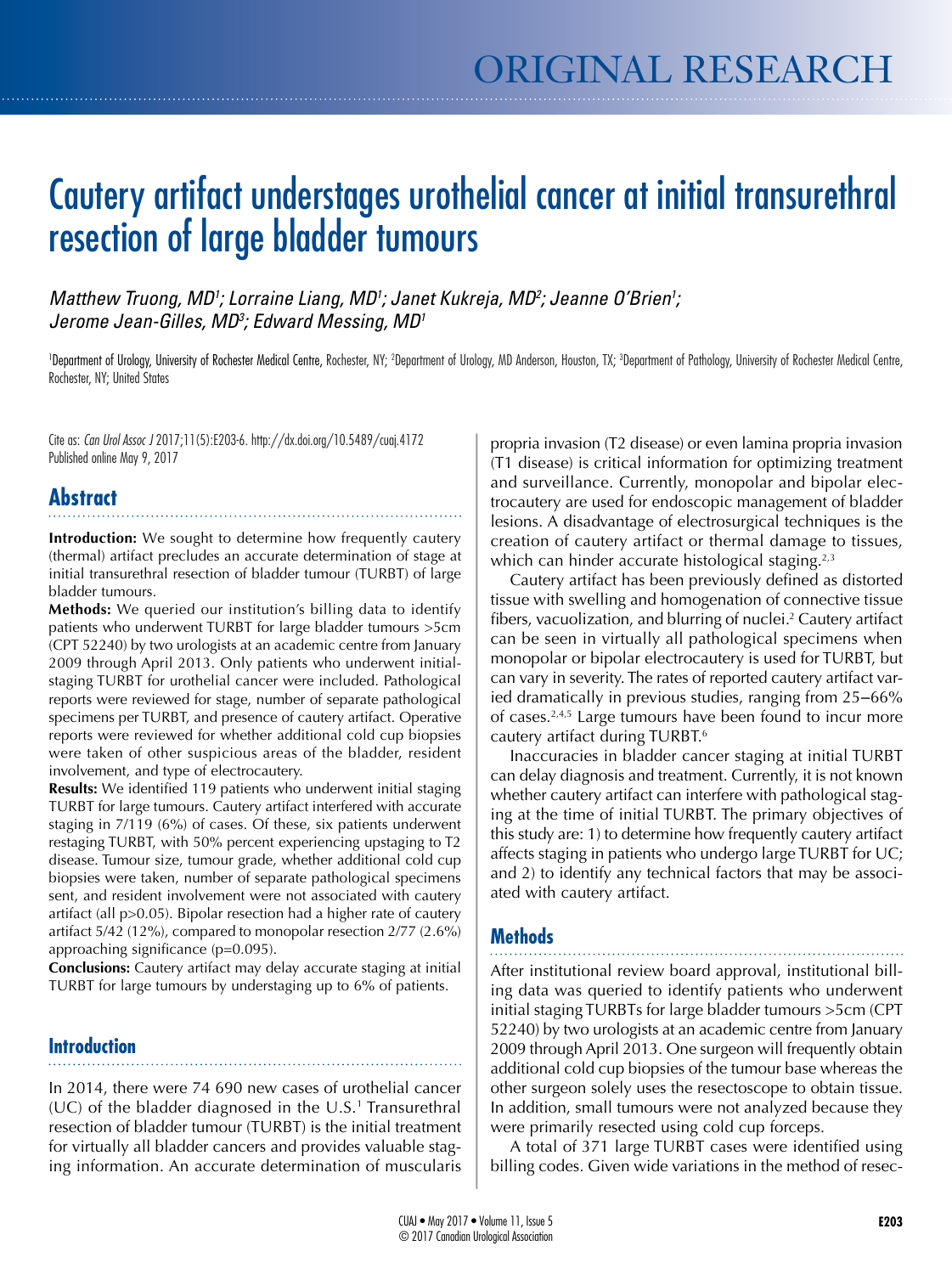tion and tumour characteristics, strict inclusion criteria were required for this study. Patients who underwent the following TURBTs were excluded: 1) TURBTs that did not identify malignancy (nephrogenic adenoma, polypoid cystitis, cystitic glandularis, or chronic inflammation); 2) TURBTs that identified malignancy other than UC (prostate adenocarcinoma, squamous cell carcinoma, bladder adenocarcinoma, lymphoma, etc.); 3) TURBTs that involved large lawns of suspected carcinoma in situ (CIS) or superficial-appearing papillary growths, since suspicious areas were only fulgurated and not resected using electrocautery; and 4) TURBTs that were re-resections after initial TURBT, since significant necrotic tissue may be present in these specimens.

Monopolar resection was performed with the 24 or 27 Fr Storz regular or ultralong resectoscope using water (or glycine) irrigation with cutting and coagulation settings of 35–60 W and 30–50 W, respectively. Bipolar resection was performed with the 26 Fr Olympus resectoscope using saline irrigation, with cutting and coagulation settings of 200–280 W and 140–200 W, respectively. Operative reports were reviewed for surgeon, resident involvement, the type of electrocautery used, tumour size, and whether additional cold cup biopsies were taken.

Pathology reports were reviewed for grade, depth of invasion, number of separate pathological specimens per TURBT, and presence of cautery artifact. Retrospective chart review of pathological reports was conducted to identify cases in which the pathologist was unable to accurately stage the cancer due to cautery artifact. Cases were re-reviewed by a single genitourinary pathologist to verify that the cautery artifact indeed precluded an accurate determination of stage. Pathological reports of patients who experienced significant cautery artifact on initial TURBT were reviewed for upstaging on subsequent TURBT.

Univariable analysis of categorical variables was performed using Chi-square tests. Univariable analysis of continuous variables was performed using a t-test. All tests were two-tailed and a p value <0.05 was considered statistically significant. All statistical analyses were performed using SPSS Statistical Software Version 10 (IBM, Armonk, NY, U.S).

# **Results**

After query of our institution's billing data, we identified 119 patients who had underwent a large TURBT for UC and met the inclusion criteria for this study. Cautery artifact interfered with the diagnosis of stage in 7/119 (6%) of patients (Table 1). Six of these seven patients (86%) underwent restaging TURBT. Among those who underwent restaging TURBT, 3/6 (50%) experienced upgrading to T2 disease. Most often, cautery artifact interfered with the determination of muscularis invasion, and less often, lamina propria invasion. Grade determination was not impacted by cautery artifact.

The average tumour size, estimated by the diameter of the resectoscope sheath equaling about 1 cm, was 7.8 cm. Tumour size did not predict the presence of cautery artifact  $(p=0.65)$ . Most tumours resected were high-grade  $(72\%)$ . Although cautery artifact was seen only in cases involving high-grade tumours, grade was not a statistically significant predictor of cautery artifact (p=0.19). Whether additional cold cup biopsies were taken of other suspicious areas in the bladder and number of separate specimens sent did not influence cautery artifact (all p>0.05). Both surgeons experienced similar rates of cautery artifact (p=0.81). Residents were involved in 78% of all cases, but did not influence the rate of cautery artifact  $(p=0.35)$ . Bipolar resection had a higher rate of cautery artifact 5/42 (12%) compared to monopolar resection 2/77 (2.6%), approaching significance (p=0.095). Table 2 summarizes predictors of clinically significant cautery artifact

#### **Discussion**

In this study, cautery artifact prevented accurate staging in up to 6% of patients who underwent initial staging TURBT for large tumours. Cautery artifact can obscure the ability to determine lamina propria or muscularis propria invasion (Fig. 1), but more frequently affected determination of muscularis invasion. We did not identify any cases in which cautery artifact resulted in overstaging of tumours. When significant cautery artifact is present, 50% of patients were understaged, which poses a greater problem for the

| Table 1. Characteristics of patients with indeterminate stage initial TURBT (>5 cm) due to cautery artifact |                     |                                              |                               |                                |                                  |                                          |  |  |  |
|-------------------------------------------------------------------------------------------------------------|---------------------|----------------------------------------------|-------------------------------|--------------------------------|----------------------------------|------------------------------------------|--|--|--|
| <b>Patient</b>                                                                                              | Age at<br>diagnosis | <b>Pathology at initial TURBT</b>            | <b>Surgical</b><br>management | <b>Subsequent</b><br>pathology | <b>Followup time</b><br>(months) | <b>Status at most</b><br>recent followup |  |  |  |
|                                                                                                             | 91                  | Ta, unable to determine lamina invasion      | <b>Restaging TURBT</b>        | Ta                             | 28                               | Alive                                    |  |  |  |
|                                                                                                             | 66                  | T1, unable to determine muscularis invasion  | <b>Restaging TURBT</b>        | T0                             | 72                               | Alive                                    |  |  |  |
|                                                                                                             | 82                  | T1, unable to determine muscularis invasion  | <b>Restaging TURBT</b>        | T2                             | 18                               | Deceased                                 |  |  |  |
| $\overline{4}$                                                                                              | 81                  | T1, unable to determine muscularis invasion  | <b>Restaging TURBT</b>        | T2                             | 25                               | Deceased                                 |  |  |  |
| 5.                                                                                                          | 63                  | Tis, unable to determine muscularis invasion | Cystectomy                    | TisN0Mx                        | 47                               | Alive                                    |  |  |  |
| 6                                                                                                           | 76                  | T1, unable to determine muscularis invasion  | <b>Restaging TURBT</b>        | T0                             | 58                               | Alive                                    |  |  |  |
|                                                                                                             | 92                  | T1, unable to determine muscularis invasion  | <b>Restaging TURBT</b>        | T <sub>2</sub>                 | 0                                | Lost to followup                         |  |  |  |
|                                                                                                             |                     |                                              |                               |                                |                                  |                                          |  |  |  |

TURBT: transurethral resection of bladder tumour.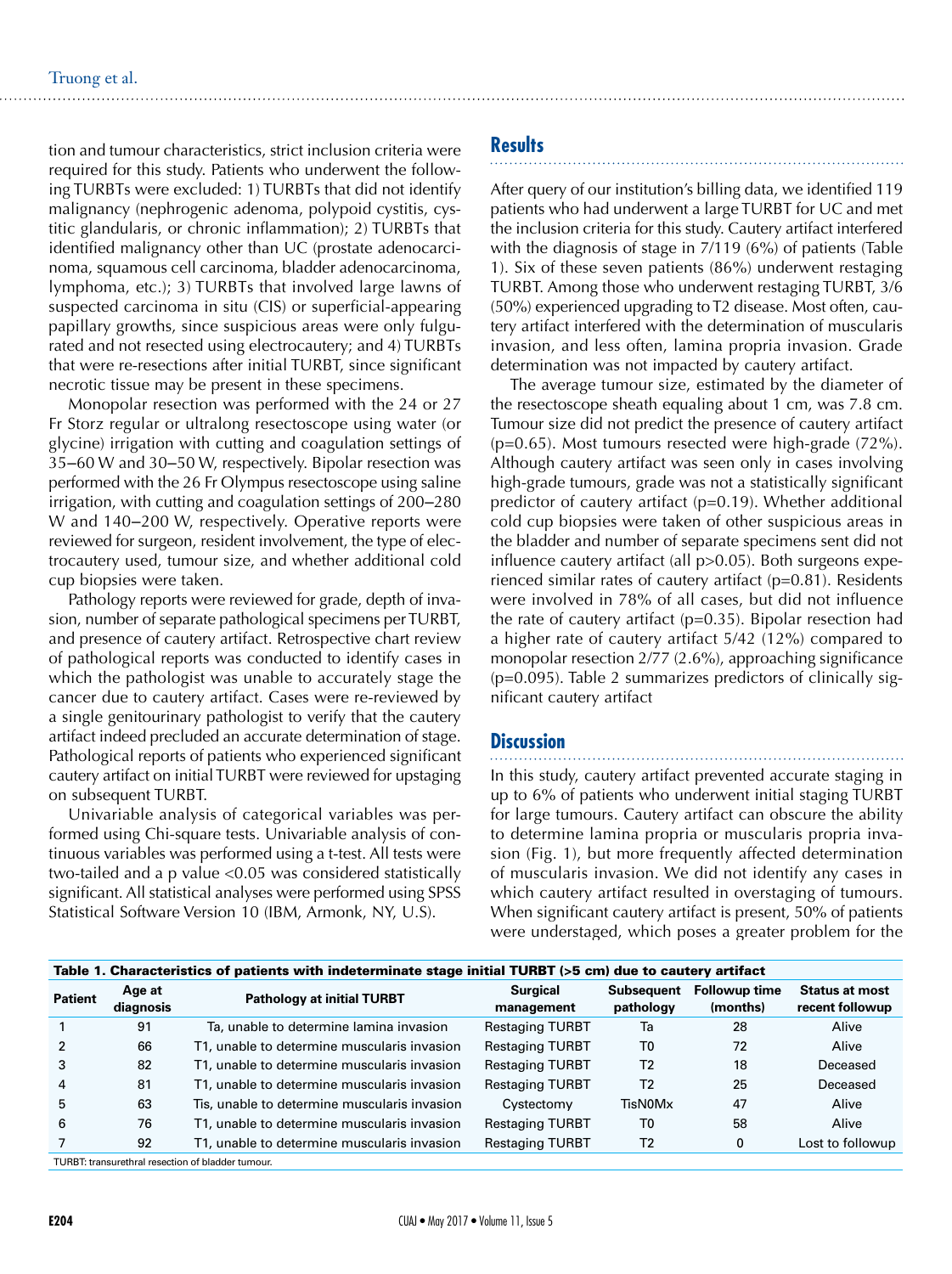| Table 2. Predictors of clinically significant cautery artifact |                        |                            |       |  |  |  |
|----------------------------------------------------------------|------------------------|----------------------------|-------|--|--|--|
| <b>Variable</b>                                                | No cautery<br>artifact | <b>Cautery</b><br>artifact | p     |  |  |  |
| Tumour size (cm)                                               |                        |                            | 0.65  |  |  |  |
| Mean (SD)                                                      | 7.7 (2.9)              | 8.2(3.2)                   |       |  |  |  |
| Grade                                                          |                        |                            | 0.19  |  |  |  |
| Low                                                            | 33 (29%)               | $0(0\%)$                   |       |  |  |  |
| High                                                           | 79 (71%)               | $7(100\%)$                 |       |  |  |  |
| Additional cold cup biopsies taken                             |                        |                            | 0.71  |  |  |  |
| No                                                             | 60 (53%)               | 3(43%)                     |       |  |  |  |
| Yes                                                            | 40 (46%)               | 4 (57%)                    |       |  |  |  |
| No of separate specimens sent                                  |                        |                            | 0.53  |  |  |  |
| Mean (SD)                                                      | 2.5(2)                 | 2(0.8)                     |       |  |  |  |
| Surgeon                                                        |                        |                            | 0.81  |  |  |  |
| 1                                                              | 92 (82%)               | 6(86%)                     |       |  |  |  |
| $\mathfrak{p}$                                                 | 20 (18%)               | 1(14%)                     |       |  |  |  |
| Resident involved                                              |                        |                            | 0.35  |  |  |  |
| <b>No</b>                                                      | 25 (22%)               | 3(43%)                     |       |  |  |  |
| Yes                                                            | 87 (78%)               | 4 (57%)                    |       |  |  |  |
| Electrocautery type                                            |                        |                            | 0.095 |  |  |  |
| Monopolar                                                      | 75 (67%)               | 2(29%)                     |       |  |  |  |
| <b>Bipolar</b>                                                 | 37 (33%)               | 5(71%)                     |       |  |  |  |
| SD: standard deviation.                                        |                        |                            |       |  |  |  |

patient than overstaging. The rates of cautery artifact were not statistically significant comparing bipolar and monopolar resection. However, given that the amount of energy varied, it is unclear whether the type electrocautery inherently influenced the degree of cautery artifact.

To our knowledge, this is the first study to characterize the effects of cautery artifact on accurate pathological staging. Previous studies have reported the presence of cautery artifact in TURBT specimens with use of monopolar and bipolar devices. One study observed cautery artifact in 66% of cases, but did not mention whether artifact adversely affected the elements of diagnosis or staging.<sup>5</sup> In a study composed of 26 patients, the pathologist was unable to determine the

depth of invasion in two cases, but this was primarily due to limited sampling (specimen was <3 mm) rather than the degree thermal damage.2 One study involving 11 patients who underwent TURBT with bipolar electrocautery claimed that the pathologist had no difficulty correctly grading and staging all tumours despite the presence of cautery artifact.<sup>6</sup> However, these studies were small and comprised mainly of TURBTs of small (0.5 up to 2 cm) and medium-sized (2.0 up to 5 cm) tumours, which were probably subjected to less thermal energy compared to large tumours (>5 cm).

Previous authors have suggested that cautery artifact can vary depending on surgeon and technical skill.<sup>2</sup> In this study, resident involvement did not appear to influence the rate of cautery artifact, but we could not accurately quantify how much of the resection was performed by the resident vs. the attending surgeon. Energy settings can also play a role and would be of interest for a future study. Finally, taking several separate cold cup biopsy at the base of the tumour containing muscle could theoretically eliminate the damaging effects of cautery artifact, but this was not evaluated in our study since the locations of cold cup biopsies were not standardized.

The main limitations of this study include its single institution and inclusion of only large tumours. At our institution, small tumours were typically resected using cold cup forceps given our belief that small tumours are most often susceptible to cauterization artifact. Thus, we were unable to examine the effects of electrocautery on smaller tumours, and this will limit the generalizability of our findings. Another potential limitation is that energy settings may vary, and thus the observed degree cautery artifact may be institutiondependent. Furthermore, the impact of cautery artifact may be underestimated by this study. It is conceivable that other tumours were understaged without the pathologist recognizing that cautery artifact had played a role. A prospective study would be needed to more accurately determine the frequency of understaging due to cautery artifact.



*Fig. 1 (A)* High-power view of the cautery damage demonstrating the distorted tissue with homogenation of the connective tissue, vacuolization and blurring of nuclei (arrows) (hematoxylin and eosin [H&E], original magnification x 100); *(B)* cautery damage (arrows) affecting the neoplastic papillary urothelium and the underlying lamina propria (H&E, original magnification x 40); and *(C)* severe cautery damage resulting in tissue infarction (arrows) that can preclude characterization of muscularis invasion (H&E, original magnification x 100).